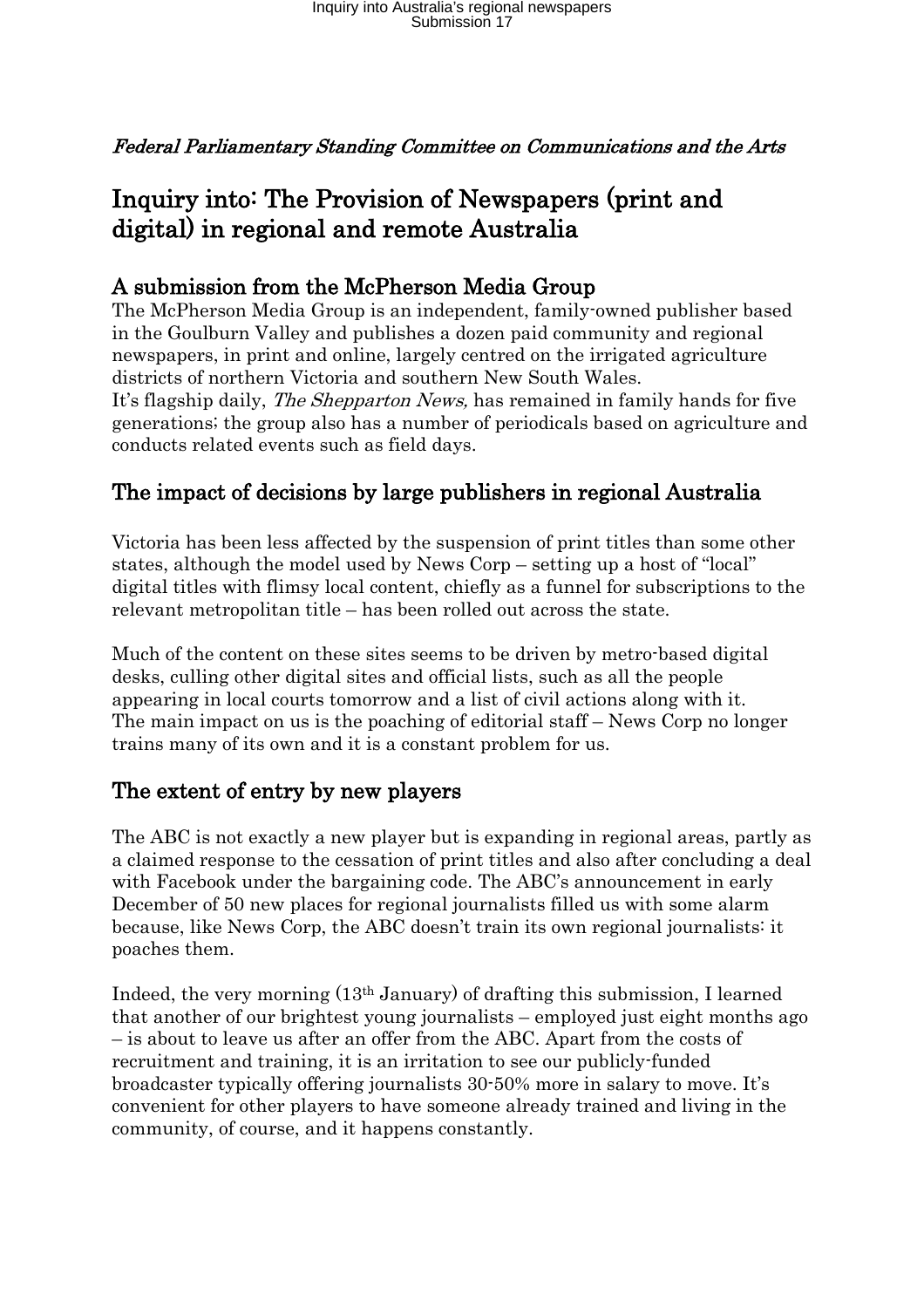In the competition for capable journalists, "new players" includes many statutory corporations and arms of government at all levels, including local government, where the demand for communications expertise offers an appealing career option for young journalists. The (taxpayers) money on offer is invariably better – usually 30-50% - and the work less demanding.

## Impacts of the News Media Bargaining Code.

The code offers something of a lifeline for regional publishers facing dramatic falls in the traditional revenue streams that funded public interest journalism. If our agreements with the platforms are fully implemented, we expect the payments to McPherson Media Group under the code to fund 25-30% of our editorial wages. This is a significant contribution and we are grateful to the Federal Government for its preparedness to confront the global platforms over their piracy of content, particularly news content.

Obviously we are keen to see the funds start flowing after protracted negotiations and it may be that the platforms will require some level of continuing encouragement/pressure to continue meeting the proposed level of payments over time.

The payments under the Code, once they occur, will provide regional publishers with valuable time in which to replace the rapidly-declining advertising revenues (see attached slide) with those derived solely from readers, as well as diversified revenue streams.

#### The reader revenue dilemma.

A handful of large publishers with global reach, such as the New York Times, Wall Street Journal, Washington Post, Financial Times and The Economist have already succeeded in securing digital subscription revenues allowing them to survive – and even prosper – without any advertising revenues at all. But they have massive global readership.

The vastly smaller scale of regional publications renders this level of advertising independence extremely difficult, which is why an additional income source will be essential for many to survive. The transition from print to digital is a further complication: print is still popular among regional audiences, particularly with older readers but the trend towards reading news on mobile devices is both clear and accelerating.

Currently it is print advertising – albeit fast declining – that sustains regional publishers' profitability while they attempt to build a digital audience. Equally, printing and distribution is expensive and the viability of many, if not most, print titles in the regions has diminished as revenue and expense lines converge. Once they are solely digital, many regional titles will be able to continue in some form based on reader subscriptions but with a substantially reduced reporting staff. At MMG, we estimate our present editorial staffing level of around 40 would reduce to 10-12 based on present digital revenues. We would expect a good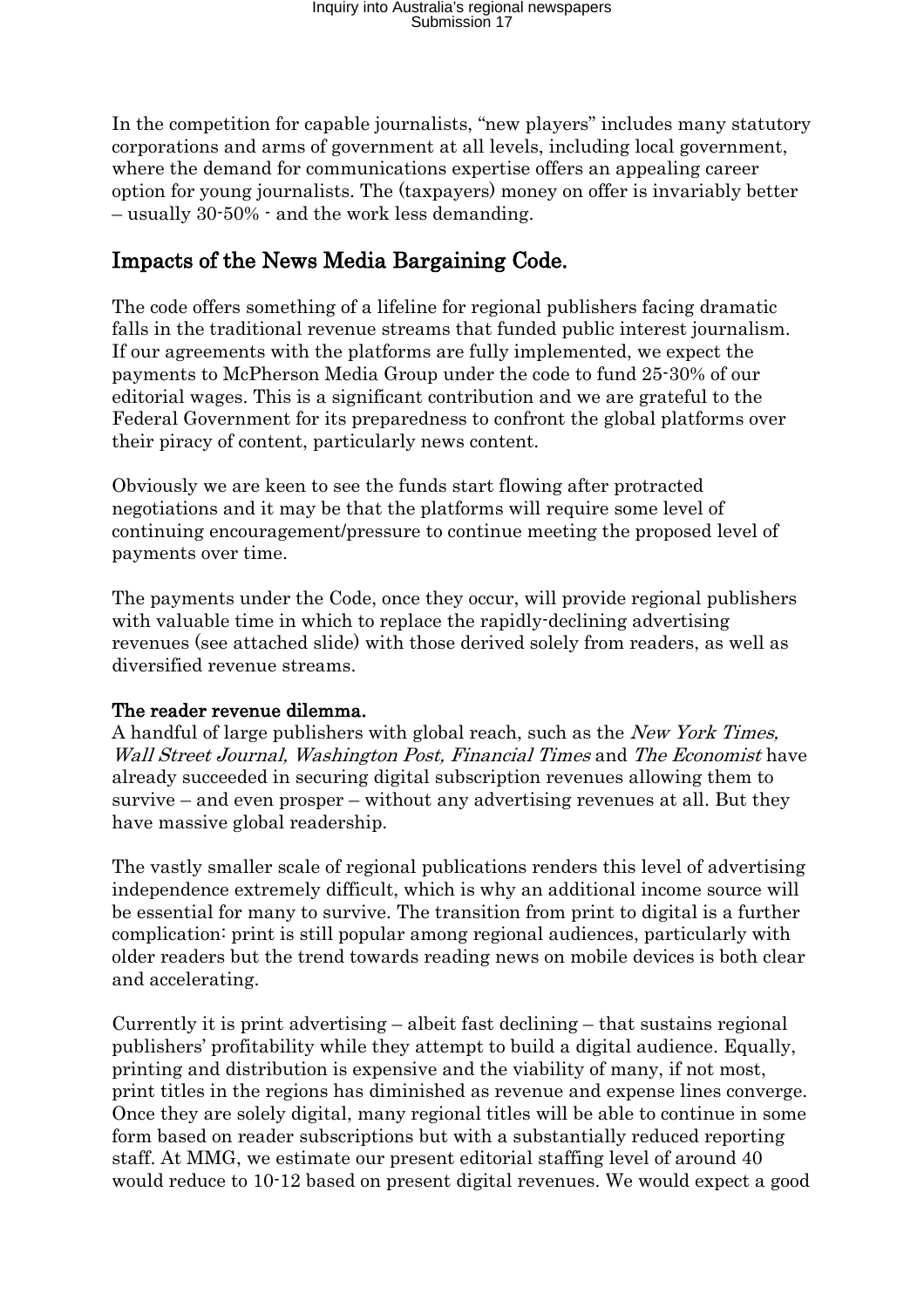proportion of print readers to migrate, of course, but a reduced coverage would not be helpful in attracting new readers.

#### Unwillingness to pay.

Of course, a digital publication faces much lower barriers to entry and competes more obviously with free online news sources, ranging from the ABC to Apple News and social media. Regional publishers had long assumed that the print penetration we had enjoyed in our cities and towns would continue in the digital space - but that is proving much more difficult to achieve.

Free online news - or postings with the appearance of news – is steadily weaning readers from paid to free. The much higher home penetration we enjoyed compared to metropolitan papers is disappearing and it seems that the proportion of citizens prepared to pay for news in the regions may be converging with that in metropolitan areas – around that  $14-15%$  of the population long identified as being the so-called "educated and aware" cohort.

That is not to say we should give up on giving readers good reasons to pay for reliable and carefully-curated news and information from a source they can trust – all of which must be demonstrated, of course. In the context of exploding disinformation, conspiracy theories, anger, alienation and growing mistrust of institutions, much of it encouraged in the Wild West of social media, this is a big ask – but one which we must pursue, for much is at stake.

#### Low-cost options for assistance.

Apart from the Code, it would be helpful if the government were to re-visit the Regional and Small Publishers Fund, which was very slow to be enacted, cumbersome for small publishers to respond to - and then pillaged during the early pandemic to fund large payments to (originally ineligible) regional broadcasters under the Public Interest News Gathering (PING) program – many of whom predictably went on to close down regional newsrooms and reduce staff.

It should be said that the small regional publishers – with their strong commitment to their local communities – spent their relatively meagre funds wisely. Unlike the listed broadcasters motivated solely by profit, the small publishers feel a strong obligation to continue offering balanced and relevant news coverage to their readers, despite unattractive returns.

#### Levelling the playing field.

We have been encouraged by comments from senior members of the government flagging possible regulation of the platforms and we are keen to see action in this regard. In the same way as I am liable for defamation in all of the publications I print – irrespective of whether I am the publisher – the platforms must be liable for what they allow to be published. It is grossly unfair to us that they are not and a number of us have already paid the price of social media posts adding sting to what would have otherwise been a modest or contestable defamation action.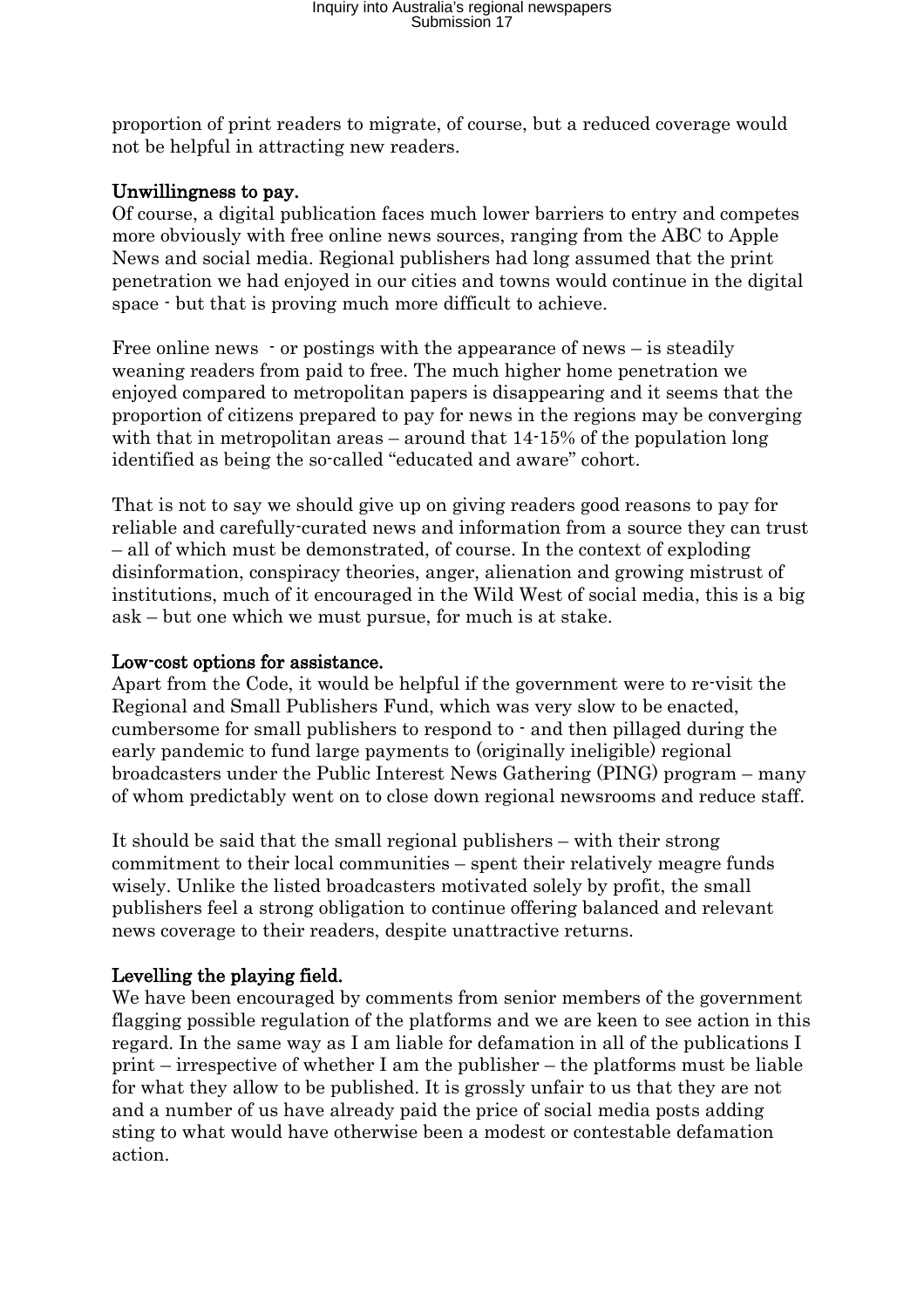The platforms already curate extensively to take down offensive material and their algorithms are highly selective, in much the same way as a human editor might be. They are publishers just like me, except they are not held to the same – or any – standards, despite causing massive harm to young women, to people whose reputations are anonymously trashed, to the public's trust in science, in governments, in institutions of all kinds. Their profit comes from increasing time-on-screen, recklessly driven by serving up whatever provokes, amuses, angers or feeds more and more addiction to the screen. What sort of society are we allowing to develop before our eyes, through inaction?

There are no barriers to the platforms assuming the obligations of publishers, except to substantially increase their costs of monitoring and curating large amounts of data. They will claim it destroys their model; they will bully, rile their customer base, threaten to leave the market and lobby furiously. But they must be faced down or these cancerous impacts on our communities will worsen.

From our point of view, forcing the platforms to responsibly publish will increase the cost of their advertising and allow us to compete more effectively. Some online advertising is already quite expensive, such as real estate advertising; the platforms will still have massive technological advantages in tracking people's searches, interests – not to mention what makes them angry and addicted – but levelling the playing field this way will have no cost the public purse and will assist traditional publishers to craft a sustainable place in the media mix.

### The impact of economic recovery on advertising revenues.

The attached slide shows the decline in our various advertising categories over the past six years. The decline has been relatively steady at 6-8% p.a. in total but we expect the post-pandemic trend to accelerate, given the sharp increase in consumer familiarity with online services occasioned by the pandemic.

The slide shows clearly the support that came from government in national advertising, particularly in the first years of the pandemic; and strong support from local hospitals and local government in display advertising in the second year of the pandemic. Classified growth last year reflects the surge in employment advertising as businesses battled staff shortages.

#### Ross McPherson AM

EXECUTIVE CHAIRMAN McPherson Media Group